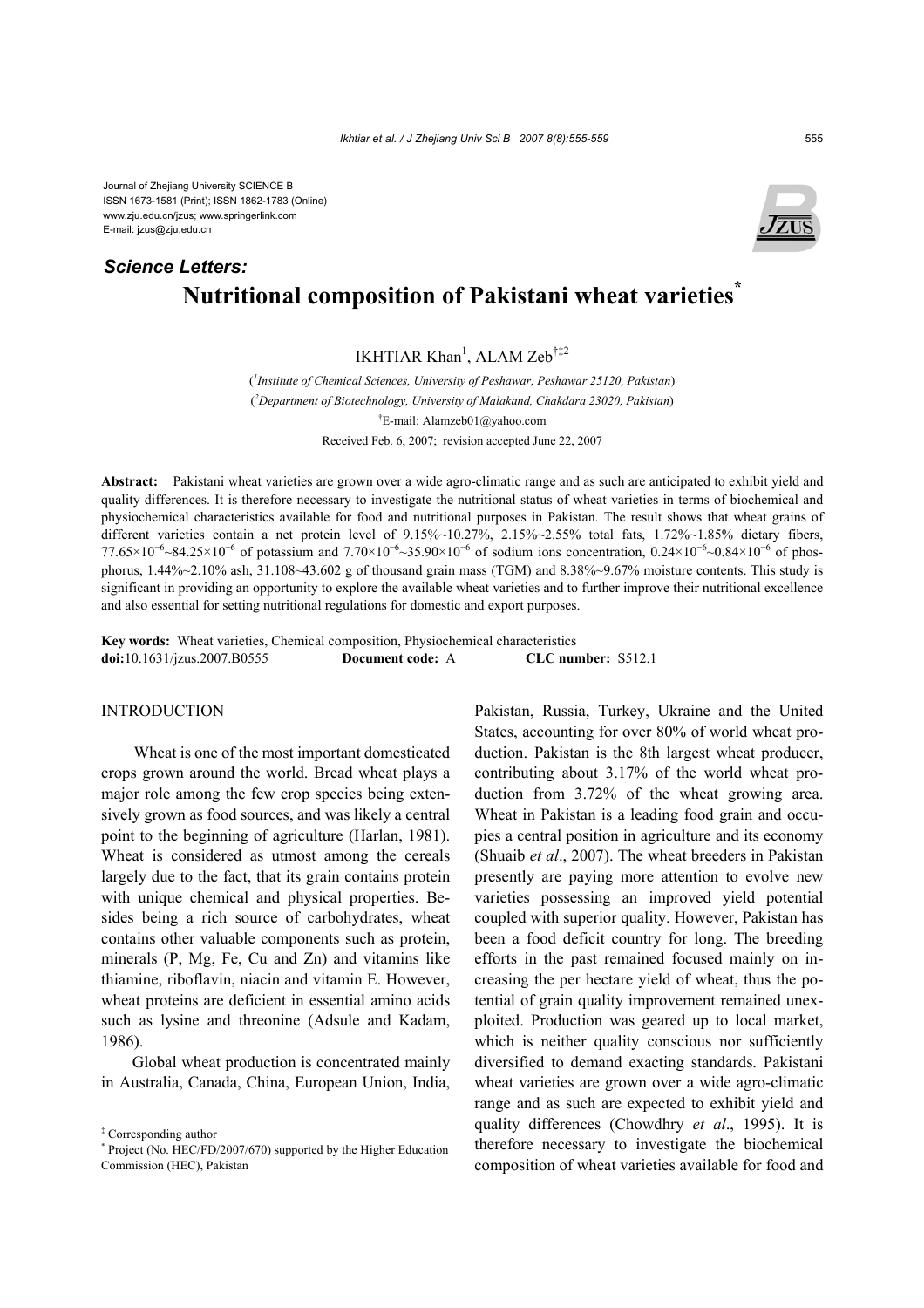nutritional purposes in Pakistan, which would provide an opportunity to explore the available wheat varieties for greater excellence in their nutritional quality.

# MATERIALS AND METHODS

Wheat grains of twelve varieties were collected from different ecological regions of Pakistan during August to December 2005. The samples were stored in labeled glass bottle to ensure preserve integrity. The analysis was carried out at the Department of Biotechnology, University of Malakand Pakistan during February to June 2006.

Kjeldahl method was used to determine percent nitrogen (%N) as described by American Association of Cereal Chemists (AACC, 1995). The calculated %N was multiplied by a protein factor of 5.70.

Wheat samples of different varieties were placed in cuvettes (3 cm diameter) sealed with aluminum and plastic foils. The absorbance spectra  $\lceil log(1/R) \rceil$  were recorded on a near infrared spectrometer model 6500 (NIR System Inc., Silver Springs, MD, USA) equipped with computer. The spectra were obtained with the help of computer software WinISI-II version 1.02 (Foss NIR Systems, Infrasoft International). The values of protein, fats and fiber were calculated directly from the system. Samples of each wheat variety were analyzed twice and the results were stored in computer for statistical analysis.

Physiochemical parameters like moisture, ash, total fat and fiber contents were determined according to the standard AOAC (1990) methods (AOAC methods Nos. 925.10, 923.03, 2003.05 and 993.19 respectively) and by the procedure described recently by Zeb *et al*.(2006). Wet digestion was performed for mineral quantification. The mineral composition  $(Na^+$ and  $K^+$ ) was determined with the help of flame photometer (Jenway PFP7, Barloworld Scientific, England). The phosphorus content of wheat grain was determined by the reaction of acidified solution of ammonium molybdate containing ascorbic acid and antimony (Chapman and Pratt, 1978). The phosphate in plant sample reacts to form an ammonium molydiphosphate complex, which is reduced to blue color solution by ascorbic acid. The amount of light absorbed by the solution was measured at 660 nm with UV-visible spectrophotometer (Shimadzu

UV-1700, Shimadzu, Japan). The sample reading was measured from the standard calibration curve.

Statistical analysis like standard deviation and mean values was carried out for duplicate and triplicate measurements of individual analysis and overall readings of NIRS (near infrared reflectance spectroscopy) and AOAC methods using computer software SPSS 12.0 for windows (released on Sept. 4, 2003, Lead Technologies Inc., USA).

## RESULTS AND DISCUSSION

#### **Protein contents**

Grain protein percentage is an important component of grain quality. Protein contents measured by standard Kjeldahl method show a higher level than protein contents calculated from NIRS as given in Table 1. However the highest mean value from both methods are (mean±*SD*): (10.27±1.161)%, (10.25± 1.061)% and (10.20±1.414)% for varieties Gandam-711, Watan and Bakhtawar-92 respectively. Low values were observed in Saleem-2000 (9.15 $\pm$ 0.212)%, and Fakhre-Sarhad (9.57±0.460)%. Generally grain protein contents in wheat varies between 8% and 17%, depending on genetic make-up and on external factors associated with the crop, however the protein contents in wheat measured by NIRS have been shown to be in the range of 10%~19% (Hruschka and Norris, 1982). Thus our values for protein contents on both NIRS and Kjeldahl method are in this range, but mostly on the lower side of the scale.

Results regarding standard Kjeldahl analysis of protein reveals highest level of 11.2% protein in variety Bakhtawar-92, while Tatara, Watan, Bhakkar-01, Wafaq-01, Gandam-2002 and Chudry-97 contain 11.0% protein. The lowest value is present in Saleem-2000 (9.0%). This trend is close to the mean values from both methods. However our value correlates with the recently reported value of 8.6% for variety Inqilab-91 (Hussain *et al*., 2006).

## **Fats contents**

The Fats values are higher for AOAC method than NIRS value (Table 1). Highest total mean fat content are present in Wafaq-01, Bakhtawar-92 with values of (2.55±0.495)%, (2.50±0.424)%, and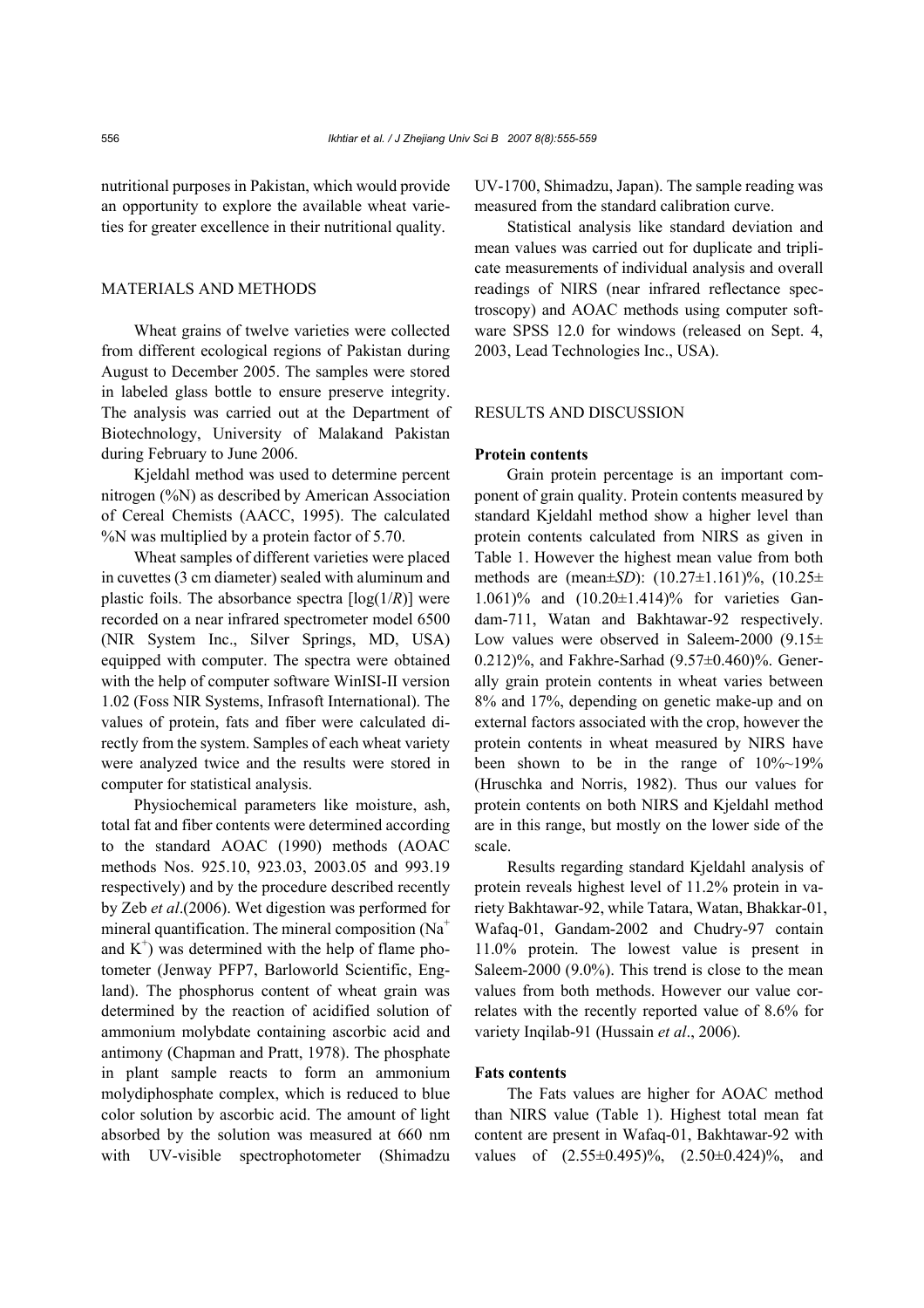(2.45±0.354)% shown by Tatara and Bhakkar-01. The most probable reason for the low level may be the presence of lipase or lipase activity, which is responsible for the hydrolysis of lipids in dormant wheat during storage (Rose and Pike, 2006)*.* 

# **Dietary fiber**

Dietary fiber measurement is essential for the assessment of potential therapeutic and preventive effect of fiber intake (Anderson and Bridges, 1988). The values of fiber content for each variety are given in Table 1. The highest mean values of fiber are: (1.85±0.071)%, (1.85±0.212)% for Bhakkar-01, Gandam-2002, and a same value of  $(1.82\pm0.106)\%$  is shown by Ghaznawy, Bakhtawar-92 and Saleem2000 respectively. It has been shown that wheat is among cereals containing lowest level of fiber (Anderson and Bridges, 1988).

#### **Micronutrients composition**

Micronutrients compositions especially potassium and sodium are essential cations abundantly present in plants (Mäser *et al*., 2002). Data regarding mineral composition of different Pakistani wheat varieties are presented in Table 2. The highest potassium contents are observed in Chudry-97, Saleem-2000 and Gandam-2002 with value (mean±*SD*) of  $84.25\times10^{-6} \pm 0.353\times10^{-6}$ ,  $84.15\times10^{-6} \pm 2.192\times10^{-6}$  and  $83.50\times10^{-6}$  ±1.272×10<sup>-6</sup> respectively. While lowest value is there for variety Ghaznawy with a value of

**Table 1 Protein, fats and fiber contents of different Pakistani wheat varieties determined by different methods** 

| Variety name  | <sup>a</sup> Protein $(\% )$ |                   |                   | ${}^{\text{a}}$ Fat (%) |             |                  | ${}^{\text{a}}$ Fiber (%) |             |                  |
|---------------|------------------------------|-------------------|-------------------|-------------------------|-------------|------------------|---------------------------|-------------|------------------|
|               | Kjeldahl <sup>b</sup>        | NIRS <sup>c</sup> | $Mean \pm SD$     | AOAC <sup>d</sup>       | <b>NIRS</b> | $Mean \pm SD$    | AOAC <sup>d</sup>         | <b>NIRS</b> | Mean $\pm SD$    |
| Tatara        | 11.0                         | 9.25              | $10.12 \pm 1.237$ | 2.7                     | 2.20        | $2.45 \pm 0.354$ | 1.9                       | 1.65        | $1.77 \pm 0.177$ |
| Watan         | 11.0                         | 9.50              | $10.25 \pm 1.061$ | 2.4                     | 2.25        | $2.32\pm0.106$   | 2.0                       | 1.60        | $1.80 \pm 0.283$ |
| Gandam-711    | 10.9                         | 9.25              | $10.27 \pm 1.161$ | 2.2                     | 2.20        | $2.20\pm0.000$   | 1.9                       | 1.70        | $1.80 \pm 0.141$ |
| Bakhtawar-92  | 11.2                         | 9.20              | $10.20 \pm 1.414$ | 2.8                     | 2.20        | $2.50\pm0.424$   | 1.9                       | 1.75        | $1.82 \pm 0.106$ |
| Fakhre-Sarhad | 9.9                          | 9.25              | $9.57 \pm 0.460$  | 2.6                     | 2.20        | $2.40\pm0.283$   | 1.8                       | 1.75        | $1.77 \pm 0.035$ |
| Bhakkar-01    | 11.0                         | 9.30              | $10.15 \pm 1.202$ | 2.7                     | 2.20        | $2.45 \pm 0.354$ | 1.9                       | 1.80        | $1.85 \pm 0.071$ |
| Ghaznawy      | 10.8                         | 9.10              | $9.95 \pm 1.202$  | 2.2                     | 2.20        | $2.20\pm0.000$   | 1.9                       | 1.75        | $1.82 \pm 0.106$ |
| Saleem-2000   | 9.0                          | 9.30              | $9.15 \pm 0.212$  | 2.1                     | 2.20        | $2.15 \pm 0.071$ | 1.9                       | 1.75        | $1.82 \pm 0.106$ |
| Wafaq-01      | 11.0                         | 9.20              | $10.10 \pm 1.271$ | 2.9                     | 2.20        | $2.55 \pm 0.495$ | 1.9                       | 1.70        | $1.80 \pm 0.141$ |
| Gandam-2002   | 11.0                         | 9.20              | $10.10 \pm 1.271$ | 2.5                     | 2.20        | $2.35 \pm 0.212$ | 2.0                       | 1.70        | $1.85 \pm 0.212$ |
| Chudry-97     | 11.0                         | 9.30              | $10.15 \pm 1.202$ | 2.6                     | 2.20        | $2.40\pm0.283$   | 1.7                       | 1.80        | $1.75 \pm 0.071$ |
| Ingilab-91    | 10.2                         | 9.40              | $9.80 \pm 0.565$  | 2.4                     | 2.20        | $2.30\pm0.141$   | 1.8                       | 1.65        | $1.72 \pm 0.101$ |

 $^4$ Values are expressed as mean±*SD* ( $n=3$ ); <sup>b</sup>Data are determined by Kjeldahl method; <sup>c</sup>Data are determined by near infrared reflectance spectroscopy (NIRS); <sup>d</sup>Data are determined by Association of Official Analytical Chemists (AOAC) method

**Table 2 Mineral compositions of different Pakistani wheat varieties** 

| Wheat variety                                                                                                       | $\mathrm{aNa^{+}}\left(\times10^{-6}\right)$ | $\mathrm{R}^+$ (×10 <sup>-6</sup> ) | $Na^{\dagger}/K^{\dagger}$ | <sup>b</sup> Phosphorus ( $\times$ 10 <sup>-6</sup> ) |  |  |
|---------------------------------------------------------------------------------------------------------------------|----------------------------------------------|-------------------------------------|----------------------------|-------------------------------------------------------|--|--|
| Tatara                                                                                                              | $35.90 \pm 3.676$                            | $77.80 \pm 3.111$                   | 0.461                      | 0.36                                                  |  |  |
| Watan                                                                                                               | $30.60 \pm 3.252$                            | $83.10\pm4.101$                     | 0.368                      | 0.84                                                  |  |  |
| Gandam-711                                                                                                          | $30.95 \pm 3.040$                            | $80.15 \pm 3.040$                   | 0.386                      | 0.60                                                  |  |  |
| Bakhtawar-92                                                                                                        | $29.40 \pm 4.525$                            | $81.75 \pm 2.474$                   | 0.359                      | 0.42                                                  |  |  |
| Fakhre-Sarhad                                                                                                       | $32.05 \pm 3.747$                            | $81.55 \pm 2.757$                   | 0.393                      | 0.53                                                  |  |  |
| Bhakkar-01                                                                                                          | $7.70 \pm 1.555$                             | 78.60 ± 2.262                       | 0.098                      | 0.68                                                  |  |  |
| Ghaznawy                                                                                                            | $31.25 \pm 1.060$                            | $77.65 \pm 2.050$                   | 0.402                      | 0.44                                                  |  |  |
| Saleem-2000                                                                                                         | $31.45 \pm 3.465$                            | $84.15 \pm 2.192$                   | 0.373                      | 0.84                                                  |  |  |
| Wafaq-01                                                                                                            | $31.25 \pm 3.606$                            | $81.15 \pm 2.050$                   | 0.385                      | 0.66                                                  |  |  |
| Gandam-2002                                                                                                         | $33.80 \pm 2.828$                            | $83.50 \pm 1.272$                   | 0.404                      | 0.24                                                  |  |  |
| Chudry-97                                                                                                           | $31.20 \pm 3.818$                            | $84.25 \pm 0.353$                   | 0.370                      | 0.68                                                  |  |  |
| Inqilab-91                                                                                                          | $31.45 \pm 3.323$                            | $81.15 \pm 1.202$                   | 0.387                      | 0.26                                                  |  |  |
| <sup>a</sup> Values are expressed as mean $\pm SD(n=2)$ ; <sup>b</sup> Values are mean of duplicate reading $(n=2)$ |                                              |                                     |                            |                                                       |  |  |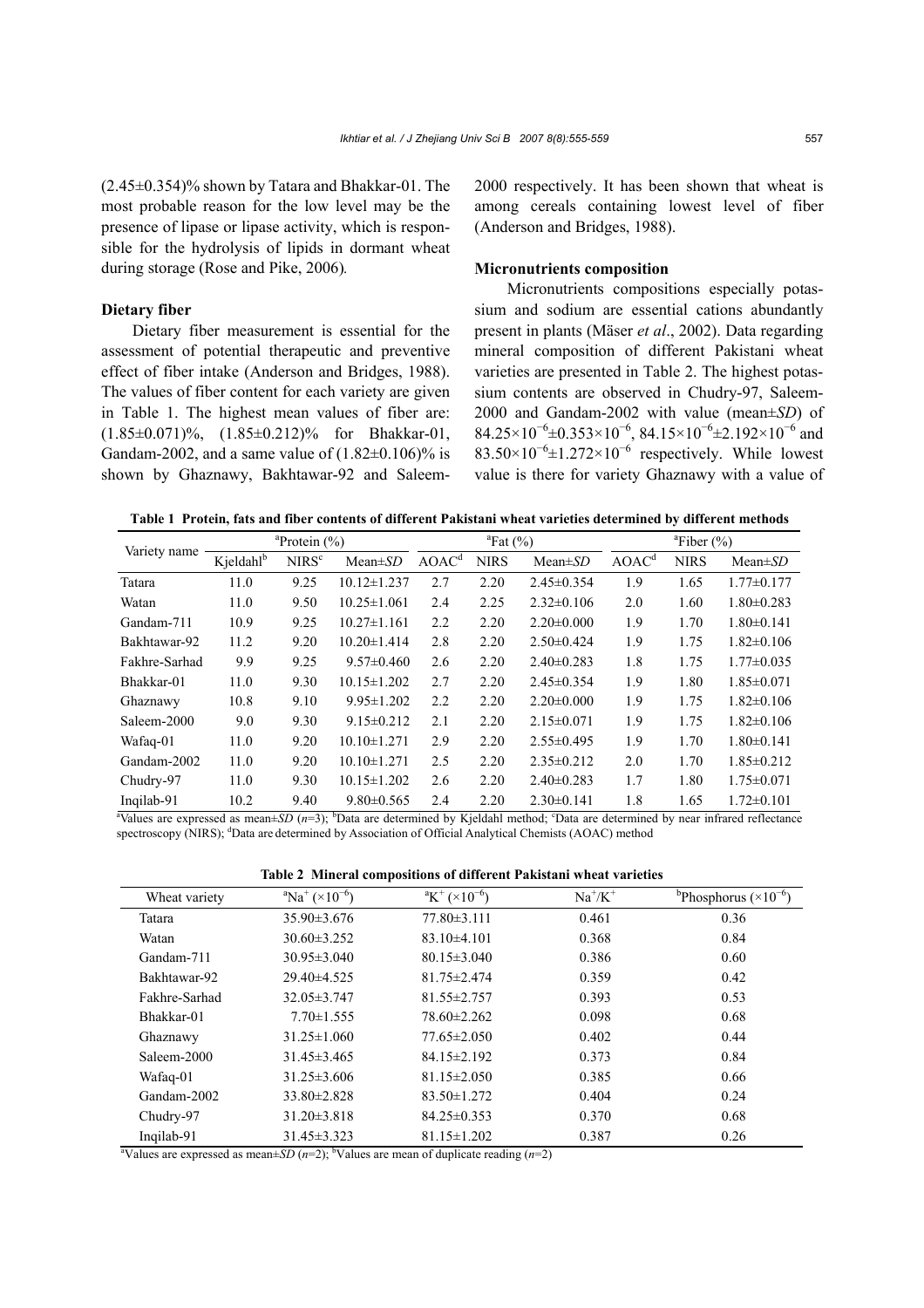77.65×10<sup>-6</sup>±2.050×10<sup>-6</sup>. The highest sodium value was obtained for Tatara, Gandam-2002 and Fakhre-Sarhad with values of  $35.90 \times 10^{-6} \pm 3.676 \times 10^{-6}$ ,  $33.80\times10^{-6}$ ±2.828×10<sup>-6</sup> and 32.05×10<sup>-6</sup>±3.747×10<sup>-6</sup> respectively, while the lowest value was observed in Bhakkar-01 with  $7.70 \times 10^{-6} \pm 1.555 \times 10^{-6}$  of sodium. Regarding  $\text{Na}^+/K^+$  ratio, high value variety is Tatara with value of 0.461 and was positioned first. The lowest value was observed in Bhakkar-01 with 0.098. Highest level of phosphorus is present in varieties Watan and Saleem-2000 with a mean value of 0.84×10<sup>−</sup><sup>6</sup> , while Bhakkar-01 and Chudry-97 are placed on the second position having  $0.68 \times 10^{-6}$  of phosphorus. It has been observed that lower phosphorus concentration in higher yielding variety is necessarily associated with success in selection for dry matter yield, where uptake of nutrient is limited (Lipsett, 1964).

#### **Physiochemical characteristics**

Physiochemical characteristics like ash, total grain mass and moisture are important parameters in the study of nutritional and agricultural aspect. The value of ash content is given in Table 3. The highest level is present in Gandam-2002, with a value (mean $\pm SD$ ) of  $(2.16\pm 0.3804)\%$  and Watan  $(2.15\pm 0.3804)\%$ 0.3535)%. The lowest level is observed in variety Fakhre-Sarhad with (1.44±0.2100)% ashes. Our values are in some cases higher than already obtained for some other Pakistani wheat varieties  $(1.3\%~1.95\%)$ (Kamal *et al*., 2003). However the variation and negative relationships of ash with yield and all the other parameters may be attributable to the finding that ash is higher in those genotypes, which are more affected by drought during grain filling (Araus *et al*., 1998). Thousand grain mass (TGM) is an important parameter for determining productivity of wheat. TGM of different varieties is accessible in Table 3. Data represent the high mass of Wafaq-01 and Tatara with 43.602 g and 41.484 g respectively. Bhakkar-01, Inqilab-91 and Bakhtawar-92 have less TGM value of 34.025 g, 33.495 g and 31.108 g respectively. Jamil and Khan (2002) reported a TGM value of 36.29 g for Bakhtawar-92, which is 5.182 g higher than our value of 31.108 g. The probable reason for this high value may be the fresh grains they used. The result of TGM for Inqilab-91 is lower than the means value reported by Hussain *et al*.(2006).

Data regarding moisture content are present in Table 3. It is evident from the table that highest level of moisture is present in Wafaq-01, Chudry-97 and Tatara with values of  $(9.67 \pm 2.029)\%$ ,  $(9.64 \pm 1.923)\%$ and  $(9.42\pm1.527)\%$  respectively. Our value is higher than moisture contents of wheat varieties determined in D.I. Khan, Pakistan (6.06%) (Jamil and Khan, 2002). The main reason for this difference is the large drought area of D.I. Khan. Thus moisture content appears to affect the grain hardness and is important parameter for meal as well (Gaines and Windham, 1998).

**Table 3 Physiochemical components of different Pakistani wheat varieties** 

| Wheat variety | <sup>a</sup> Ash  | ${}^{b}TGM$ | <sup>a</sup> Moisture |
|---------------|-------------------|-------------|-----------------------|
|               | (%)               | (g)         | $(\%)$                |
| Tatara        | 1.58±0.1675       | 41.484      | $9.42 \pm 1.527$      |
| Watan         | $2.15 \pm 0.3535$ | 35.724      | $8.38 \pm 2.291$      |
| Gandam-711    | $1.83 \pm 0.0919$ | 39.531      | $8.70 \pm 2.128$      |
| Bakhtawar-92  | $2.10\pm 0.4355$  | 31.108      | $9.27 \pm 1.605$      |
| Fakhre-Sarhad | $1.44\pm 0.2100$  | 36.860      | $9.08\pm2.156$        |
| Bhakkar-01    | $1.63 \pm 0.3811$ | 34.025      | $9.36 \pm 2.184$      |
| Ghaznawy      | $1.80 \pm 0.1541$ | 35.133      | $9.03 \pm 1.796$      |
| Saleem-2000   | $2.04\pm 0.3443$  | 36.071      | $8.76 \pm 1.329$      |
| Wafaq-01      | $1.69 \pm 0.2934$ | 43.602      | $9.67 \pm 2.029$      |
| Gandam-2002   | $2.16\pm 0.3804$  | 39.297      | $9.16 \pm 2.602$      |
| Chudry-97     | $1.58 \pm 0.3068$ | 40.210      | $9.64 \pm 1.923$      |
| Inqilab-91    | $1.77 \pm 0.2708$ | 33.495      | $9.00 \pm 1.838$      |

<sup>a</sup>Values are expressed as mean $\pm SD$  ( $n=2$ ); <sup>b</sup>Thousand grain mass (TGM) values are expressed as mean (*n*=2)

It is concluded from the present study that wheat grains of different varieties in Pakistan contain total protein of 9.15%~10.27%, 2.15%~2.55% total fats, 1.72%~1.85% dietary fibers, 77.65×10<sup>-6</sup>~84.25×10<sup>-6</sup> of potassium and  $7.70\times10^{-6}$  ~35.90×10<sup>-6</sup> of sodium ions concentration,  $0.24 \times 10^{-6} \sim 0.84 \times 10^{-6}$  of phosphorus, 1.44%~2.10% ash, 31.108~43.602 g of TGM and 8.38%~9.67% moisture contents. This study is important in providing an opportunity to improve the nutritional quality of wheat and for setting up of nutritional and export regulations in Pakistan.

#### **References**

- AACC (American Association of Cereal Chemists), 1995. Approved Methods of Analysis. AACC, St. Paul, MN.
- Adsule, R.N., Kadam, S.S., 1986. Quality of Wheat. *In*: Salunkhe, D.K., Kadam, S.S., Austin, A. (Eds.), Quality